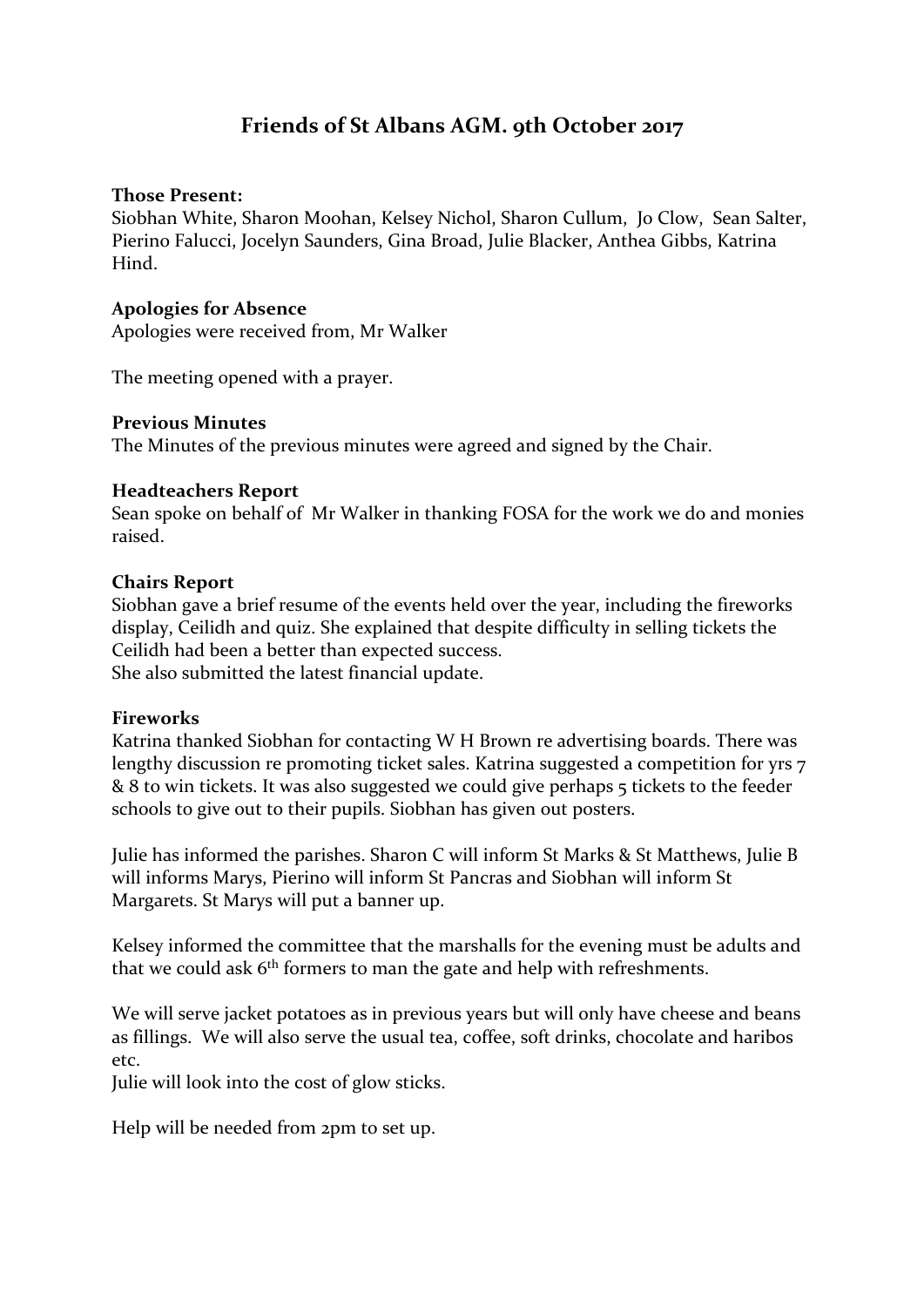Sean mentioned that some people felt the display was a little too long. Kelsey was aware of this and has reduced the number of fireworks.

Alison Palmer has found 4 people who will be able to match pay through Barclays Bank.

# **Forthcoming Events**

Katrina suggested we should concentrate on 3 events, A quiz, Ceilidh, and fireworks. It was thought we could consider March 16<sup>th</sup> 2017 for the Ceilidh.

# **Requests**

The committee has agreed to fund a maths program requested by Katrina. We are also going to ask if anybody has chess sets they no longer need.

# **AOB**

There was some discussion about the future of FOSA as it has been very difficult to raise support. It was suggested we send out an email to parents explaining the situation and the consequences if it is disbanded ie the loss of the money we raise. This is to be reviewed after the fireworks.

# **Elections**

All committee members stood down

*For Chair* – Siobhan White will not be continuing – Post as yet unfilled

*Vice Chair* – Kelsey Nicol – nominated by Siobhan White seconded by Katrina Hind ELECTED.

*Treasurer* – Pierino Faluccci – nominated by Jo Clow, seconded by Siobhan White

*For Secretary* – Siobhan White – nominated by Jo Clowe , seconded by Kelsey Nichol. ELECTED.

Sean Salter remains Staff Liaison and Katrina Hind Teacher Liaison.

*For 200 Club –* Anthea Gibbs – nominated by Siobhan, seconded by Gina

Members

Julie Blacker – nominated by Gina, seconded by Kelsey Jos Saunders – nominated by Jo, seconded by Sharon Jo Clow – nominated by Julie, seconded by Pierino Gina Broad – nominated by Julie, seconded by Kelsey Katrina Hind – nominated by Julie, seconded by Kelsey Sean Salter – nominated by Gina, seconded by Jo Sharon Cullum – nominated by Siobhan, seconded by Jo